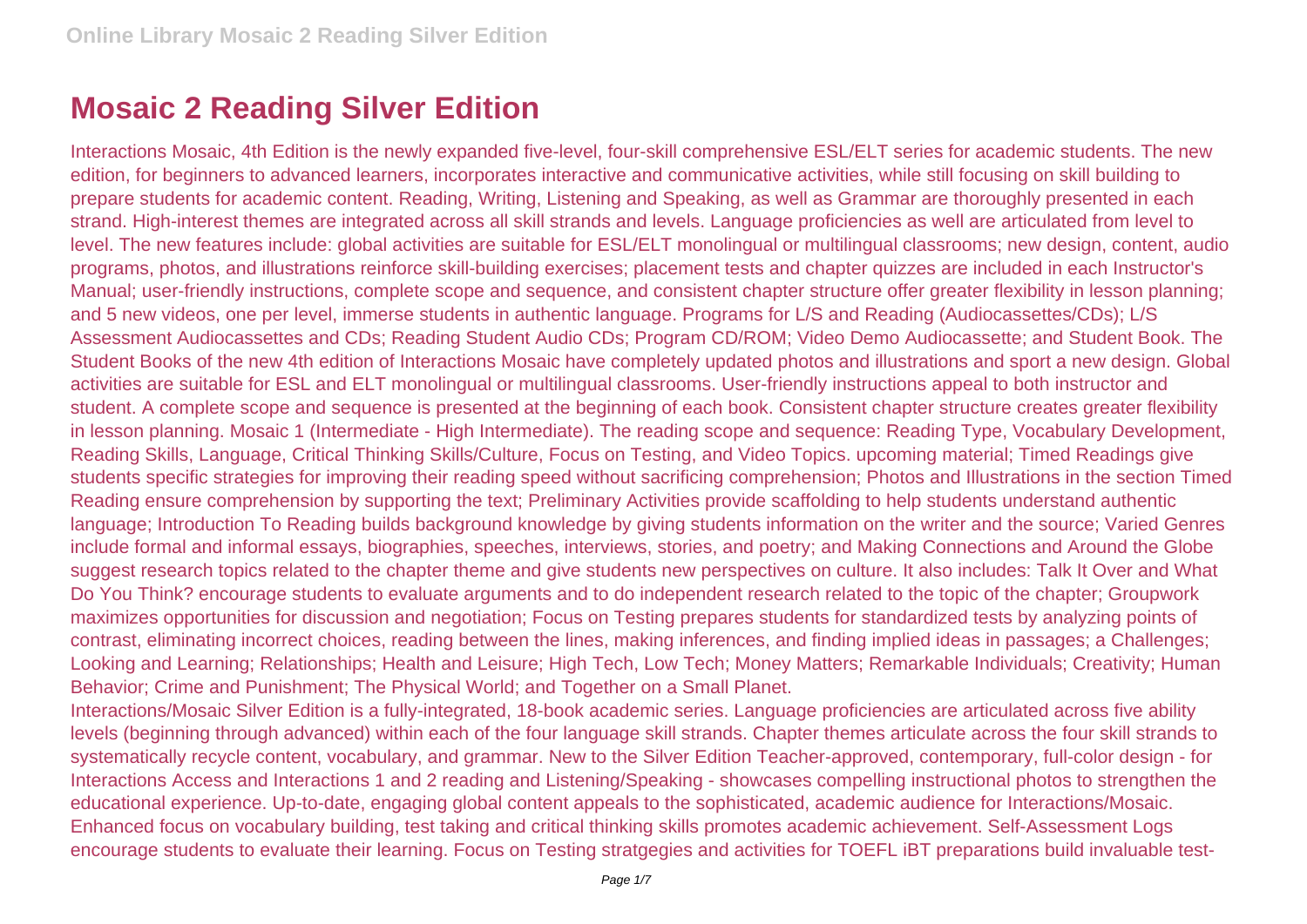taking strategies. Skills index for each student book helps instructors match textbook content with curricular standards and objectives. Guided practice using a variety of graphic organizers provides students with organization tools for academic skill building. Best Practices approach in the Teacher's Edition promotes excellence in language teaching and learning. This is the intermediate to high intermediate level Grammar student book.

Interactions Mosaic 4th Edition is the newly expanded five-level, four-skill comprehensive ESL/ELT series for academic students. The new edition, for beginners to advanced learners, incorporates interactive and communicative activities while still focusing on skill building to prepare students for academic content.Reading, Writing, Listening and Speaking, as well as Grammar are thoroughly presented in each strand. High-interest themes are integrated across all skill strands and levels. Language proficiencies as well are articulated from level to level.New Features:1. Global activities are suitable for ESL/ELT monolingual or multilingual classrooms2. New design, content, audio programs, photos, and illustrations reinforce skill-building exercises.3. Placement tests and chapter quizzes are included in each Instructor's Manual.4. User-friendly instructions, complete scope and sequence, and consistent chapter structure offer greater flexibility in lesson planning.5. 5 new videos, one per level, immerse students in authentic language.Program Components:Student TextsInstructor's ManualsAudio Programs for L/S and Reading (Audiocassettes/CDs)L/S Assessment Audiocassettes and CDsReading Student Audio CDsProgram CD/ROMVideoDemo AudiocassetteStudent BookThe Student Books of the new 4th edition of Interactions Mosaic have completely updated photos and illustrations and sport a new design. Global activities are suitable for ESL and ELT monolingual or multilingual classrooms.User-friendly instructions appeal to both instructor and student. A complete scope and sequence is presented at the beginning of each book. Consistent chapter structure creates greater flexibility in lesson planning.Mosaic 1 (Intermediate - High Intermediate) ReadingScope and Sequence: Reading Type, Vocabulary Development, Reading Skills, Language, Critical Thinking Skills/Culture, Focus on Testing, Video TopicsChapter Structure:1. In This Chapter gives students a preview of the upcoming material.2. Timed Readings give students specific strategies for improving their reading speed without sacrificing comprehension.3. Photos and Illustrations in the section "Timed Reading" ensure comprehension by supporting the text.4. Preliminary Activities provide scaffolding to help students understand authentic language.5. Introduction To Reading builds background knowledge by giving students information on the writer and the source.6. Varied Genres include formal and informal essays, biographies, speeches, interviews, stories, and poetry.7. Making Connections and Around the Globe suggest research topics related to the chapter theme and give students new perspectives on culture.8. Talk It Over and What Do You Think? encourage students to evaluate arguments and to do independent research related to the topic of the chapter.9. Groupwork maximizes opportunities for discussion and negotiation.10. Skill Development prepares students for standardized tests through skimming, scanning, main idea, paragraph and essay organization, supporting a position, etc.11. Vocabulary and Language-Learning Strategies for synonyms, antonyms, context clues, and word families give students comprehension and self-assessment tools.12. Focus on Testing prepares students for standardized tests by analyzing points of contrast, eliminating incorrect choices, reading between the lines, making inferences, and finding implied ideas in passages.13. Video News Broadcasts immerse students in authentic language, complete with scaffolding and follow-up activities to reinforce reading skills. (Refer to ISBN 0-07-232958-0 for Video)Chapter Themes (12):New ChallengesLooking and LearningRelationshipsHealth and LeisureHigh Tech, Low TechMoney MattersRemarkable IndividualsCreativityHuman BehaviorCrime and PunishmentThe Physical WorldTogether on a Small Planet Interactions / Mosaic (Silver Edition) ??? ?Interaciton Access | Reading (Audio Cassettes 2?)?. ?? ??? ??? 4-Skills ELT ?? Interactions /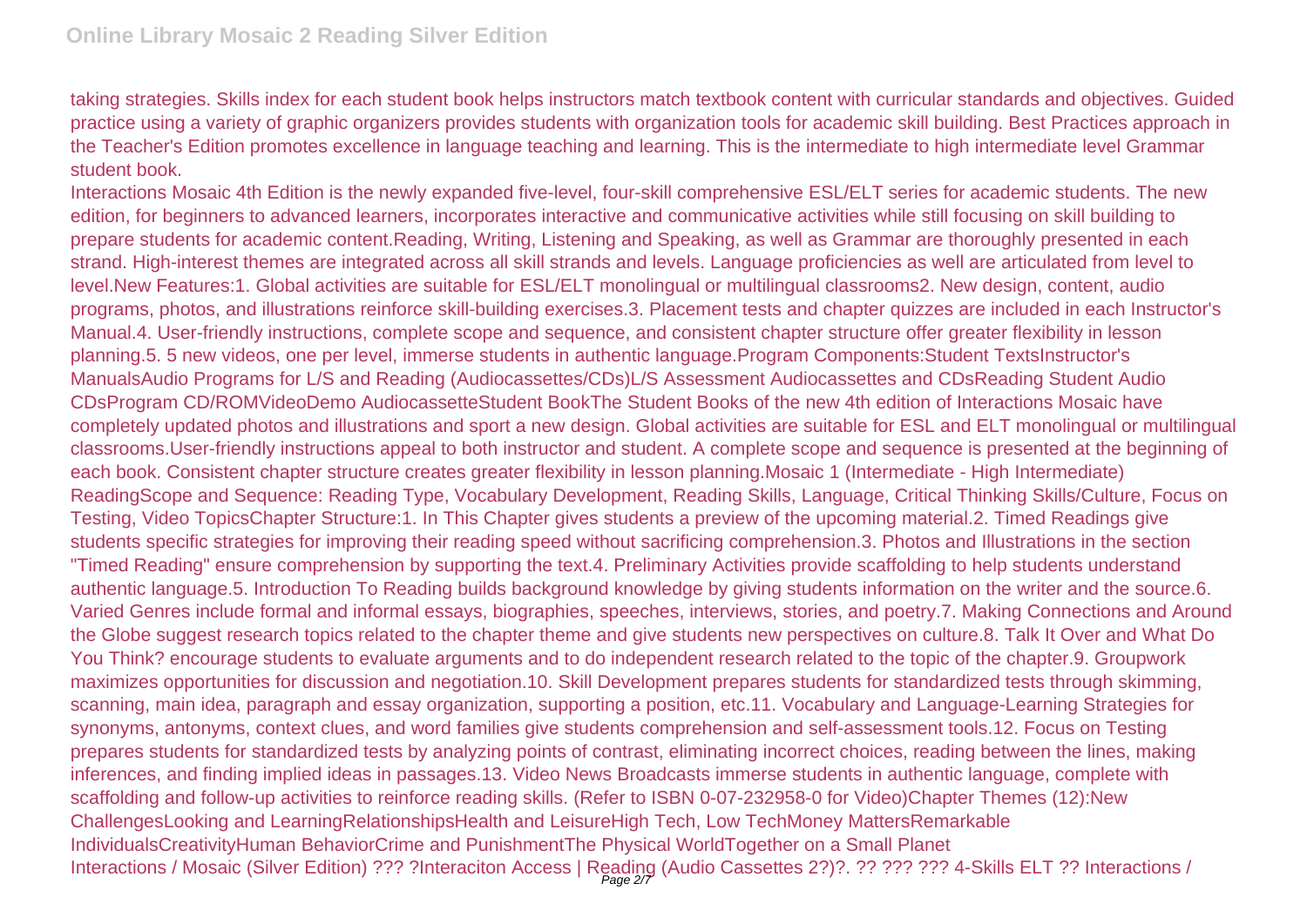## Mosaic? ??? ??, ???????. ? ??? ??, ??, ??, ???? ? ??? ??? ??? ? ??? ??(Grammar)?? ???? ????. (?? ??)

Interactions/Mosaic, 6th edition prepares students for college life through modern content, intensive vocabulary development, and online homework. Mosaic Level 2 Reading Student Book, 6th edition includes 10 chapters (3 brand new for this edition) and teaches the skills and vocabulary that students need for success in university courses.

[Interactions Access: Reading (Silver Edition)] ??? ?? 'CD 2?'???.

Interactions / Mosaic (Silver Edition) ??? ?Mosaic 2 | Reading (Audio Cassettes 2?)?. ?? ??? ??? 4-Skills ELT ?? Interactions / Mosaic? ??? ??, ???????. ? ??? ??, ??, ??, ???? ? ??? ??? ??? ? ??? ??(Grammar)?? ???? ????. (?? ??) Interactions / Mosaic (Silver Edition) ??? ?Mosaic 2 Reading: Teacher's Edition with Tests?. ?? ??? ??? 4-Skills ELT ?? Interactions / Mosaic? ??? ??, ???????. ? ??? ??, ??, ??, ???? ? ??? ??? ??? ? ??? ??(Grammar)?? ???? ????. Interactions/Mosaic Silver Edition? ? ???? Student Book ? ?? ???? ??? ??? ???'(Teacher's Edition)? ?? ????. ? ??? ???? ??? ?? ?(?)? ???? ?? ???? ????? ?????. (Paperback/????/??? ??/?? 21.8cm×?? 28cm)

Interactions/Mosaics Silver Edition is a fully integrated, 18-book series that prepares students for academic success. Language proficiencies are articulated from the beginning through advanced levels within each of the four language skill strands. Chapter themes articulate across the four skill strands to promote systematic recycling of vocabulary and grammar. Unique Features of Interactions/Mosaic Silver Edition Contemporary, full-color design ' for Interactions Access and Interactions 1 and 2 Reading and Listening/Speaking ' showcases compelling instructional photos to strengthen the educational experience. Up-to-date, engaging global content appeals to the sophisticated, academic audience for Interactions/Mosaic. Enhanced focus on vocabulary building, test taking, and critical thinking skills promotes academic achievement. Self-Assessment Logs encourage students to evaluate their learning. Focus on Testing strategies and activities for TOEFL (R)iBT preparation build invaluable test-taking strategies. Skills index for each student book helps instructors match textbook content with curricular standards and objectives.Guided practice with using a variety of graphic organizers provides students with organization tools for academic skill building. Best Practices approach in the Teacher's Edition promotes excellence in language teaching and learning.

Interactions/Mosaic, 6th edition prepares students for college life through modern content, intensive vocabulary development, and online homework. Mosaic Level 2 Listening/Speaking Student Book, 6th edition includes 10 chapters (3 brand new for this edition) and teaches the skills and vocabulary that students need for success in university courses. Interactions/Mosaic, 6th edition prepares students for college life through intensive skill development, extensive vocabulary work, and modern content. Interactions Level 2 Listening/Speaking Student Book, 6th edition includes 10 chapters (3 brand new for this edition) and teaches the skills and vocabulary that students need for success in university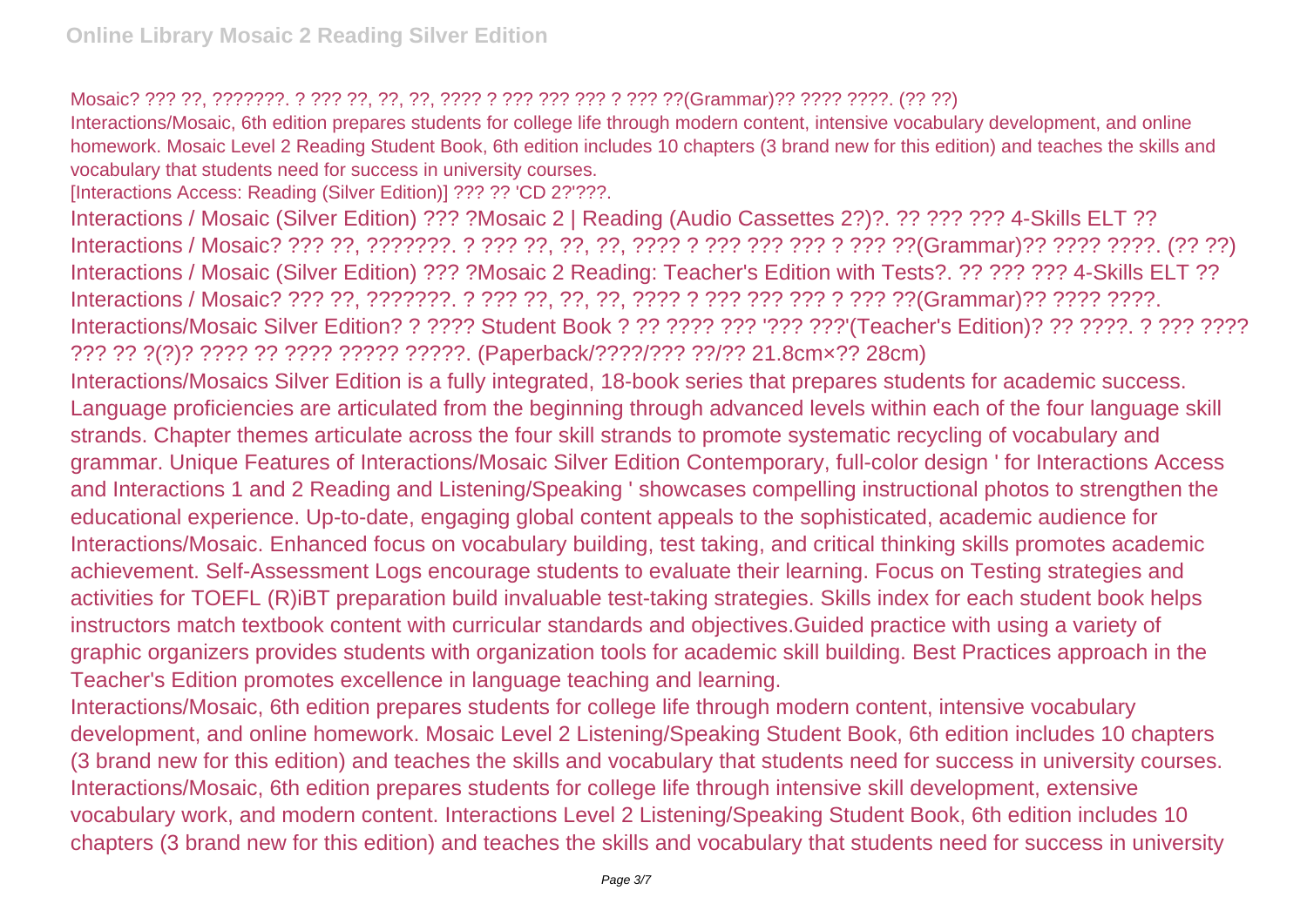## courses.

Interactions/Mosaic, 6th edition prepares students for college life through modern content, intensive vocabulary development, and online homework. Mosaic Level 1 Listening/Speaking Student Book, 6th edition includes 10 chapters (3 brand new for this edition) and teaches the skills and vocabulary that students need for success in university courses. Interactions/Mosaic Silver Edition is a fully integrated academic skills series that combines the best of print with the convenience of digital delivery. Language proficiencies are articulated from the beginning through advanced levels within each of the four language-skill strands. Chapter themes articulate across the four strands to systematically recycle content, vocabulary and grammar.

Interactions / Mosaic (Silver Edition) ??? ?Interactions 2 Reading: Teacher's Edition with Tests?. ?? ??? ??? 4-Skills ELT ?? Interactions / Mosaic? ??? ??, ???????. ? ??? ??, ??, ??, ???? ? ??? ??? ??? ? ??? ??(Grammar)?? ???? ????. Interactions/Mosaic Silver Edition? ? ???? Student Book ? ?? ???? ??? '??? ???'(Teacher's Edition)? ?? ????. ? ??? ???? ??? ?? ?(?)? ???? ?? ???? ????? ?????. (Paperback/????/??? ??/?? 21.8cm×?? 28cm)

[Interactions 2: Reading (Silver Edition)] ??? ?? 'CD 2?'???.

From one of our most preeminent writers, a tale that captures the shifting meanings of the past, and how our experience colors those meanings. Lloyd Wilkinson Petrie, one of the seven elderly trustees of the now defunct (for thirty-four years) Temple Academy for Boys, is preparing a memoir of his days at the school, intertwined with the troubling distractions of present events. As he navigates, with faltering recall, between the subtle anti-Semitism that pervaded the school's ethos and his fascination with his own family's heritage--in particular, his illustrious cousin, the renowned archaeologist Sir William Matthew Flinders Petrie--he reconstructs the passions of a childhood encounter with the oddly named Ben-Zion Elefantin, a mystifying older pupil who claims descent from Egypt's Elephantine Island. From this seed emerges one of Cynthia Ozick's most wondrous tales, touched by unsettling irony and the elusive flavor of a Kafka parable, and weaving, in her own distinctive voice, myth and mania, history and illusion.

Interactions/Mosaic, 6th edition prepares students for college life through intensive skill development, extensive vocabulary work, and modern content. Interactions Level 1 Reading Student Book, 6th edition includes 10 chapters (3 brand new for this edition) and teaches the skills and vocabulary that students need for success in university courses.

Interactions / Mosaic (Silver Edition) ??? [Mosaic 2 | Reading]. ?? ??? ??? 4-Skills ELT ?? Interactions / Mosaic? ??? ??, ???????. ? ??? ??, ??, ??, ??, ???? ? ??? ??? ??? ? ??? ??(Grammar)?? ???? ????. ???? ?? ???? ?? ??? ? ???? ????? ?????. ?? ? ???? ?? ??? ?? Activity? ????? ?? ??? ??? ????? ????. (Paperback/????/?? 20cm×?? 25.4cm)

Mosaic 2 Reading(Silver Edition)(TAPE 2?)

Interactions/Mosaic Silver Edition is a fully-integrated, 18-book academic series. Language proficiencies are articulated across five ability levels (beginning through advanced) within each of the four language skill strands. Chapter themes articulate across the four skill strands to systematically recycle content, vocabulary, and grammar. New to the Silver Edition Teacher-approved, contemporary, full-color design - for Interactions Access and Interactions 1 and 2 reading and Listening/Speaking - showcases compelling instructional photos to strengthen the educational experience. Up-to-date, engaging global content appeals to the sophisticated, academic audience for Interactions/Mosaic. Enhanced focus on vocabulary building, test taking and critical thinking skills promotes academic achievement. Self-Assessment Logs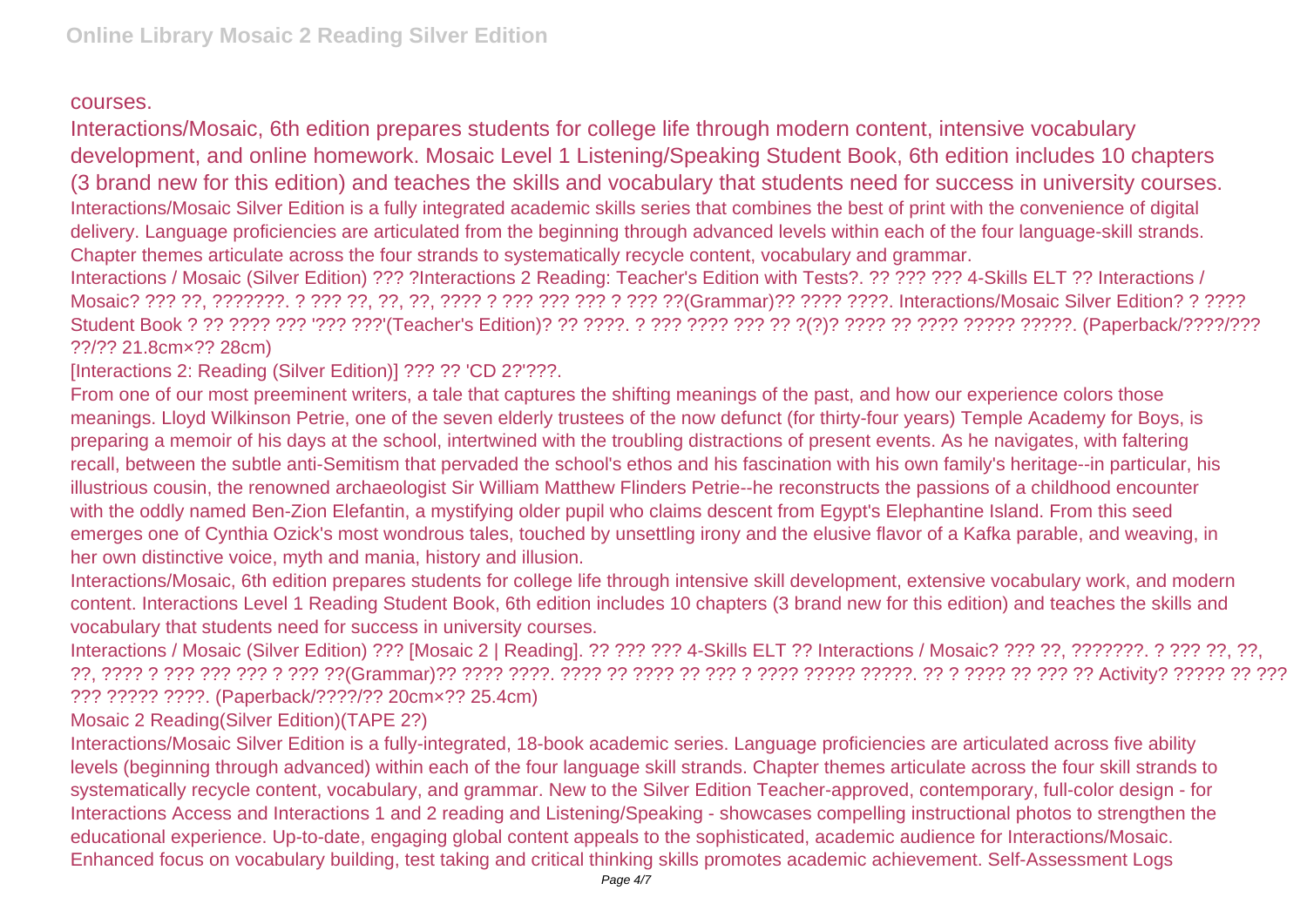encourage students to evaluate their learning. Focus on Testing stratgegies and activities for TOEFL iBT preparations build invaluable testtaking strategies. Skills index for each student book helps instructors match textbook content with curricular standards and objectives. Guided practice using a variety of graphic organizers provides students with organization tools for academic skill building. Best Practices approach in the Teacher's Edition promotes excellence in language teaching and learning. This is the high intermediate to low advanced level Writing student book.

Part of the five-level, four-skill comprehensive ESL/ELT series, this title is suitable for academic students. It incorporates interactive and communicative activities, while focusing on skill building to prepare students for academic content. Reading, Writing, Listening and Speaking, as well as Grammar are presented in each strand.

Interactions/Mosaic Silver Edition is a fully-integrated, 18-book academic series. Language proficiencies are articulated across five ability levels (beginning through advanced) within each of the four language skill strands. Chapter themes articulate across the four skill strands to systematically recycle content, vocabulary, and grammar. New to the Silver Edition Teacher-approved, contemporary, full-color design - for Interactions Access and Interactions 1 and 2 reading and Listening/Speaking - showcases compelling instructional photos to strengthen the educational experience. Up-to-date, engaging global content appeals to the sophisticated, academic audience for Interactions/Mosaic. Enhanced focus on vocabulary building, test taking and critical thinking skills promotes academic achievement. Self-Assessment Logs encourage students to evaluate their learning. Focus on Testing stratgegies and activities for TOEFL iBT preparations build invaluable testtaking strategies. Skills index for each student book helps instructors match textbook content with curricular standards and objectives. Guided practice using a variety of graphic organizers provides students with organization tools for academic skill building. Best Practices approach in the Teacher's Edition promotes excellence in language teaching and learning. This set of audio CDs is designed to accompany the high beginning to low intermediate level Listening/Speaking student book with audio highlights.

Interaction Mosaic Edn 5: Writing Student Book Interactions/Mosaics Silver Edition is a fully integrated, 18-book series that prepares students for academic success. Language proficiencies are articulated from the beginning through advanced levels within each of the four language skill strands. Chapter themes articulate across the four skill strands to promote systematic recycling of vocabulary and grammar. Unique Features of Interactions/Mosaic Silver Edition Contemporary, full-color design - for Interactions Access and Interactions 1 and 2 Reading and Listening/Speaking - showcases compelling instructional photos to strengthen the educational experience. Up-to-date, engaging global content appeals to the sophisticated, academic audience for Interactions/Mosaic. Enhanced focus on vocabulary building, test taking, and critical thinking skills promotes academic achievement. Self-Assessment Logs encourage students to evaluate their learning. Focus on Testing strategies and activities for TOEFL ®iBT preparation build invaluable test-taking strategies. Skills index for each student book helps instructors match textbook content with curricular standards and objectives. Guided practice with using a variety of graphic organizers provides students with organization tools for academic skill building. Best Practices approach in the Teacher's Edition promotes excellence in language teaching and learning.

Interactions/Mosaic Silver Edition is a fully-integrated, 18-book academic series. Lanugage proficiencies are articulated across five ability levels (beginning through advanced) within each of the four language skill strands. Chapter themes articulate across the four skill strands to systematically recycle content, vocabulary, and grammar. New to the Silver Edition Teacher-approved, contemporary, full-color design - for Interactions Access and Interactions 1 and 2 reading and Listening/Speaking - showcases compelling instructional photos to strengthen the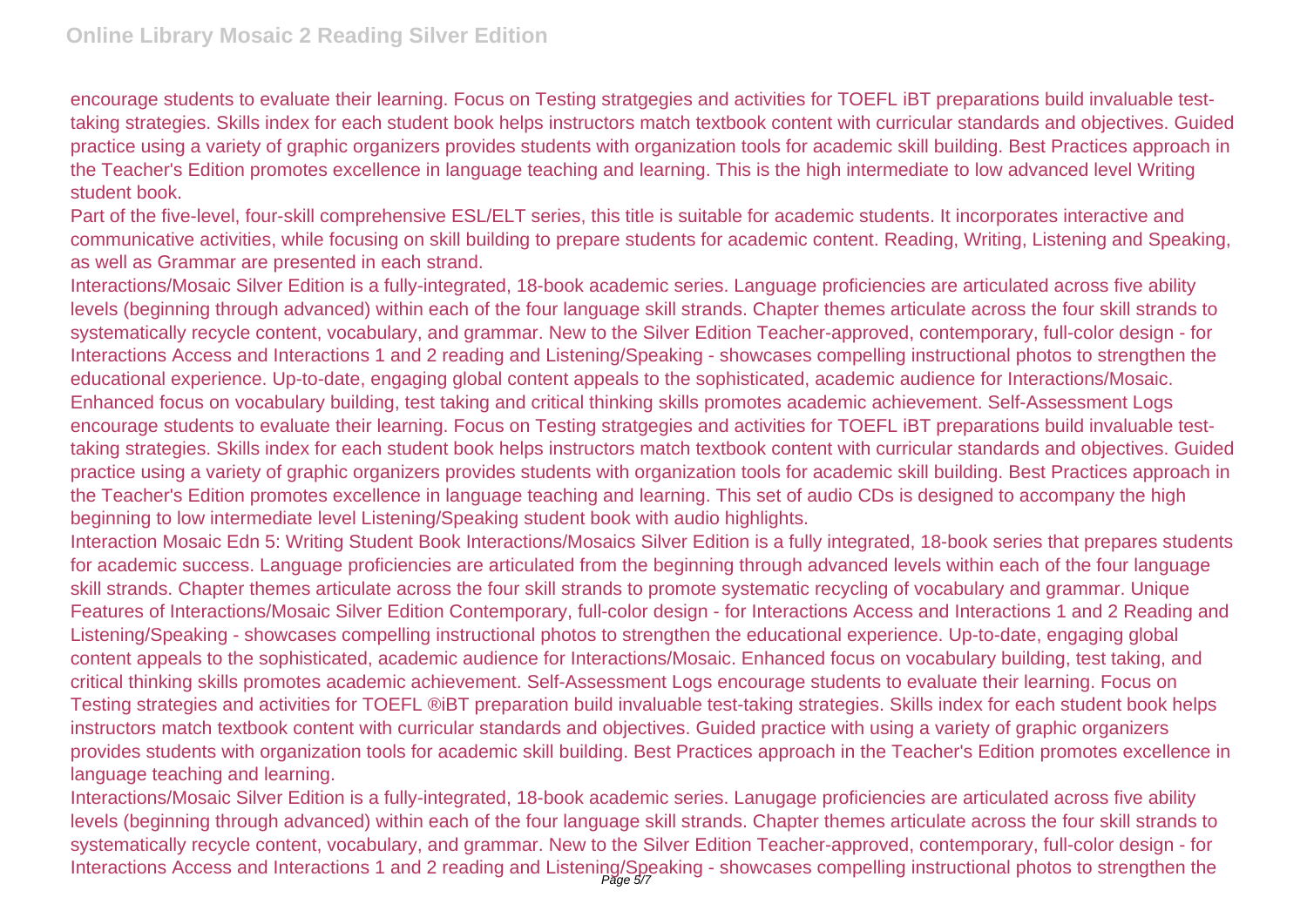educational experience. Up-to-date, engaging global content appeals to the sophisticated, academic audience for Interactions/Mosaic. Enhanced focus on vocabulary building, test takingm and critical thinking skills promotes academic achievement. Self-Assessment Logs encourage students to evaluate their learning. Focus on Testing stratgegies and activities for TOEFL iBT preparations build invaluable testtaking strategies. Skills index for each student book helps instructors match textbook content with curricular standards and objectives. Guided practice using a variety of graphic organizers provides students with organization tools for academic skill building. Best Practices approach in the Teacher's Edition promotes excellence in language teaching and learning. This high beginning to low intermediate level Reading student book is accompanied by a key code for e-course access.

Interactions/Mosaic Silver Edition is a fully-integrated, 18-book academic series. Language proficiencies are articulated across five ability levels (beginning through advanced) within each of the four language skill strands. Chapter themes articulate across the four skill strands to systematically recycle content, vocabulary, and grammar. New to the Silver Edition Teacher-approved, contemporary, full-color design - for Interactions Access and Interactions 1 and 2 reading and Listening/Speaking - showcases compelling instructional photos to strengthen the educational experience. Up-to-date, engaging global content appeals to the sophisticated, academic audience for Interactions/Mosaic. Enhanced focus on vocabulary building, test taking and critical thinking skills promotes academic achievement. Self-Assessment Logs encourage students to evaluate their learning. Focus on Testing stratgegies and activities for TOEFL iBT preparations build invaluable testtaking strategies. Skills index for each student book helps instructors match textbook content with curricular standards and objectives. Guided practice using a variety of graphic organizers provides students with organization tools for academic skill building. Best Practices approach in the Teacher's Edition promotes excellence in language teaching and learning. This is the high intermediate to low advanced level grammar student book.

[Mosaic 2: Reading (Silver Edition)] ??? ?? 'CD 2?'???.

Interactions/Mosaic Silver Edition is a fully-integrated, 18-book academic series. Lanugage proficiencies are articulated across five ability levels (beginning through advanced) within each of the four language skill strands. Chapter themes articulate across the four skill strands to systematically recycle content, vocabulary, and grammar. New to the Silver Edition Teacher-approved, contemporary, full-color design - for Interactions Access and Interactions 1 and 2 reading and Listening/Speaking - showcases compelling instructional photos to strengthen the educational experience. Up-to-date, engaging global content appeals to the sophisticated, academic audience for Interactions/Mosaic. Enhanced focus on vocabulary building, test takingm and critical thinking skills promotes academic achievement. Self-Assessment Logs encourage students to evaluate their learning. Focus on Testing stratgegies and activities for TOEFL iBT preparations build invaluable testtaking strategies. Skills index for each student book helps instructors match textbook content with curricular standards and objectives. Guided practice using a variety of graphic organizers provides students with organization tools for academic skill building. Best Practices approach in the Teacher's Edition promotes excellence in language teaching and learning. This low intermediate to intermediate level Reading student book is accompanied by a key code for e-course access.

Interactions/Mosaic Silver Edition is a fully-integrated, 18-book academic series. Language proficiencies are articulated across five ability levels (beginning through advanced) within each of the four language skill strands. Chapter themes articulate across the four skill strands to systematically recycle content, vocabulary, and grammar. New to the Silver Edition Teacher-approved, contemporary, full-color design - for Interactions Access and Interactions 1 and 2 reading and Listening/Speaking - showcases compelling instructional photos to strengthen the